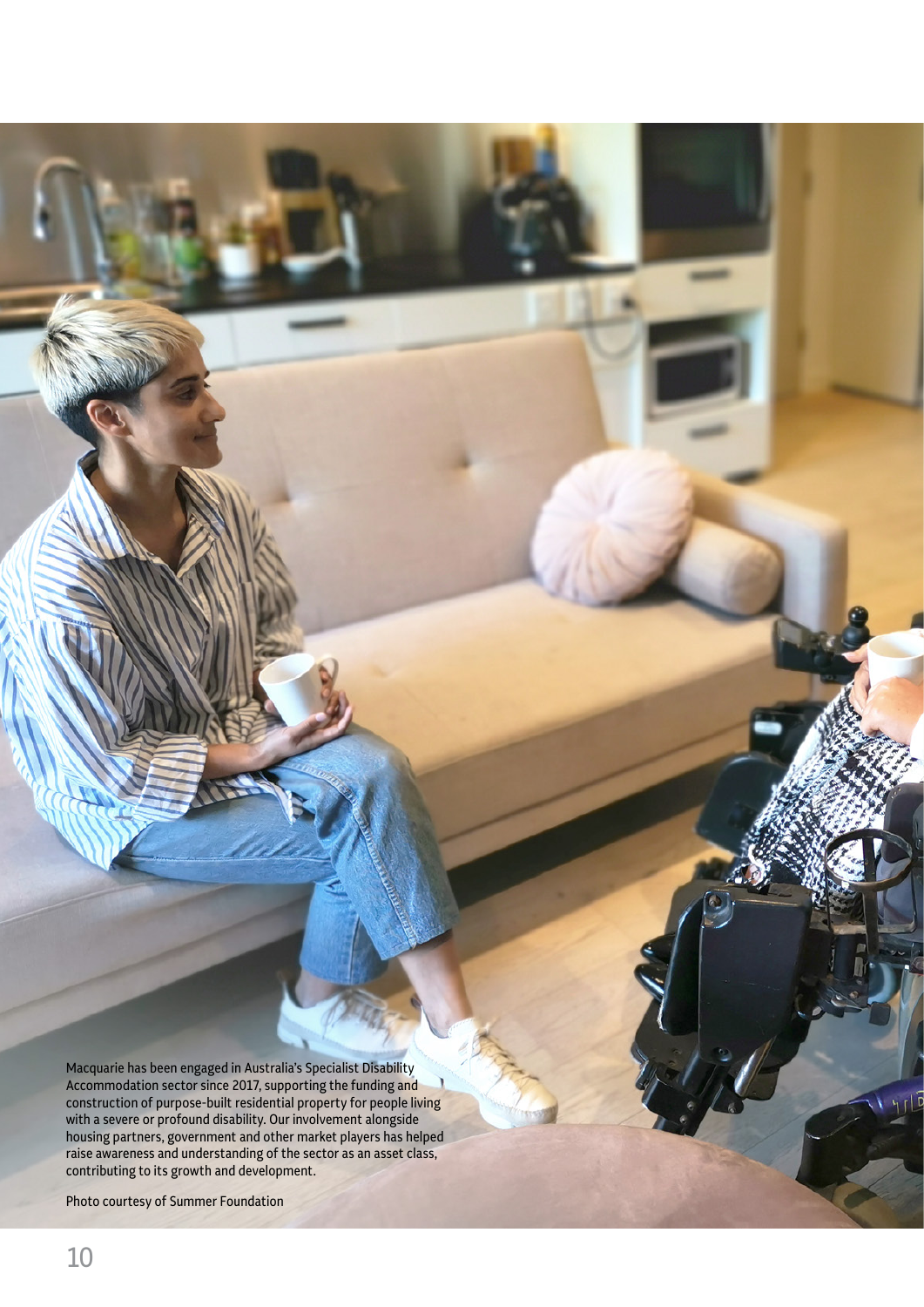**[About](#page--1-2)** [Governance](#page--1-1) **[Directors' Report](#page--1-0)** Financial Report Further Information



# **Empowering people to innovate and invest for a better future**

At Macquarie, we are committed to delivering sustainable long-term outcomes for our clients, shareholders, communities and each other.

This means managing our assets, deploying our capital and resources, and applying our deep expertise to develop solutions that have a direct, positive impact and contribute to a better future.

As custodians of businesses that provide essential services and manage the infrastructure underpinning economic activity around the world, we recognise our responsibility to invest to create strong, sustainable organisations that provide lasting benefits and allow communities to prosper.

We are also helping to address immediate and long-term societal challenges by investing in the development of new high-quality education, housing and healthcare facilities, building and upgrading digital technology and communications infrastructure, and developing emissions reduction technologies for the energy, agriculture, transportation, industry, real estate and waste management sectors.

Through the Macquarie Group Foundation, we give back to the communities in which we live and work by contributing financial support, time and expertise to non-profit organisations globally.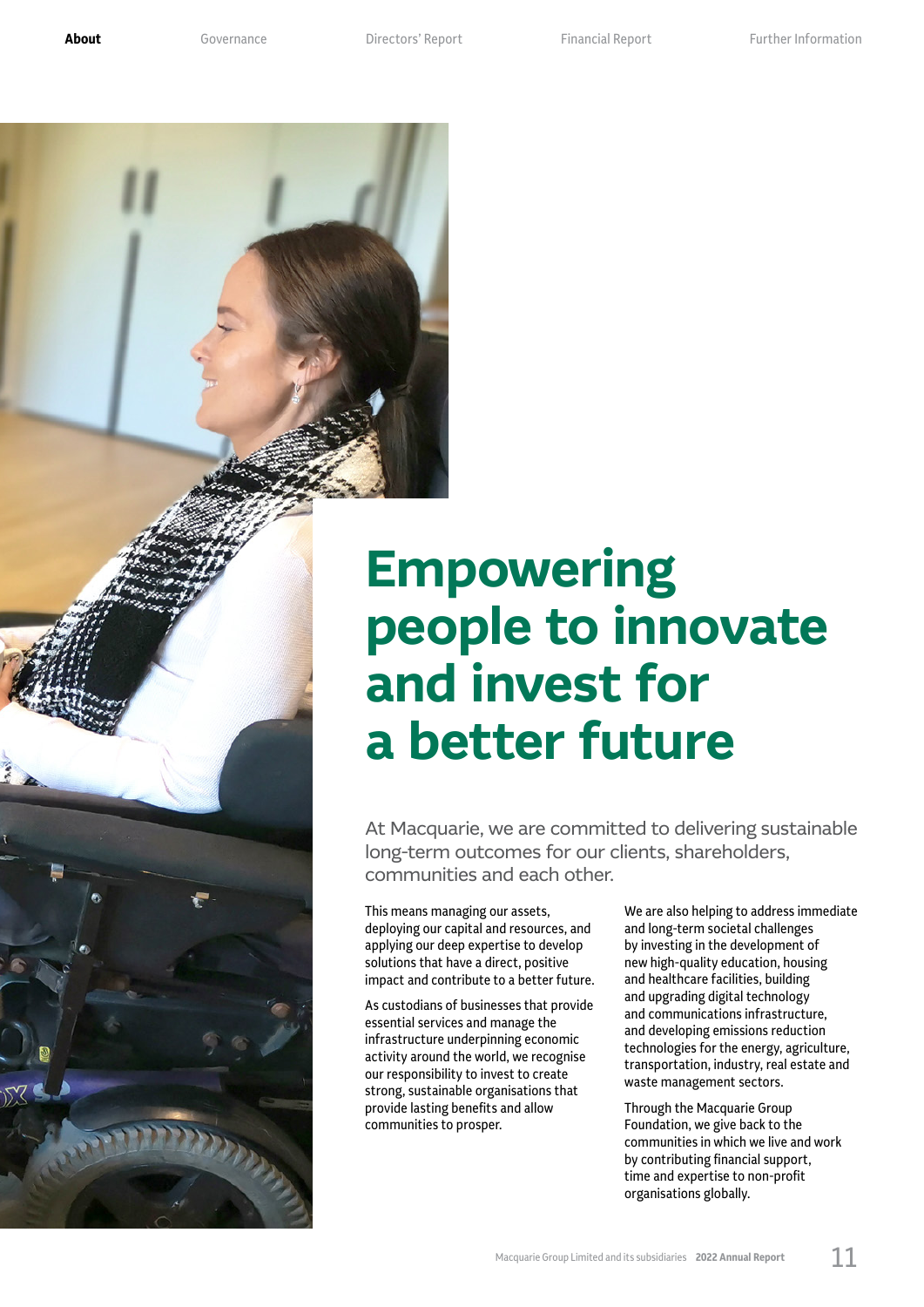

#### **Supporting new social infrastructure**

There is an increasing need for new social and digital infrastructure to support a growing, urbanising and interconnected global population.

Macquarie is leveraging deep-rooted experience in infrastructure and innovative financing solutions to support communities in meeting this need.

In launching new ways for regulated non-profit sectors to secure investment, we are helping to deliver high-quality affordable and social housing.

We have supported the launch of new investment platforms to build sustainable, community-based build-to-rent housing at an attainable price in Australia, and specialist disability accommodation dwellings for tenants eligible under the National Disability Insurance Scheme. In the UK, we have invested over £800 million on behalf of clients over the past five years in the affordable housing sector.

To support increased demand for digital infrastructure, especially in rural and more remote regions, we are investing in new networks and technology. This includes the creation of Spain's first independent fibre network operator to connect people and businesses outside larger urban areas, and the accelerated rollout of UK fibre to provide broadband to poorly connected communities. Taking advantage of this improved connectivity, we continue to invest directly in innovative businesses taking many aspects of education online.



**Our role in the global energy transition**

Macquarie's role in driving the global energy transition is three-fold: scaling-up the development and deployment of technologies critical to delivering deep decarbonisation; supporting the adaption and transition of our clients, industries and assets; and assisting in the mobilisation of private capital for climate solutions in developing countries.

Since our first project almost 20 years ago, we have evolved our approach from a focus on investing and developing individual assets to creating, acquiring, and partnering with specialist development businesses. By deploying our balance sheet in partnership with the specialist capabilities of our partners, we have been able to accelerate the rollout of mature technologies and establish and commercialise new ones.

This has seen us become a leader in the fast-growing wind and solar industries that form the basis of a decarbonised global energy system – developing, constructing, operating and financing over 50 GW of projects around the world – and expand our involvement in emerging technologies, with early-stage investments in utility scale storage, zero emission transport and hydrogen.

While driving this important transition, we also recognise the need to replace jobs and reskill communities through a planned process. Macquarie businesses are also active in helping to address heightened levels of scarcity and volatility in global energy markets.



### **Helping clients and portfolio companies decarbonise**

The global transition to net zero will be driven by consumers and companies taking action to reduce their carbon emissions.

For two decades we've used our deep capabilities in agriculture, energy, infrastructure, transportation, technology and commodities to work with clients and our portfolio businesses to create practical solutions to their decarbonisation challenges.

Around the world, this means providing clients with ESG investment products, corporate advisory services, green power purchase agreements, risk and capital solutions for clean and renewable fuels, carbon offsetting products that are directing capital to vital under-funded climate projects, and asset finance in areas like transport fleet electrification, smart meters, and the circular economy.

In our asset management business, where we have sufficient influence we are working with our portfolio companies to develop business plans that set them on emissions reduction trajectories in line with a net zero economy by 2040 or sooner. In Australia, our retail banking and financial services business is supporting the rapid growth of electric vehicles with a specialist buying service.